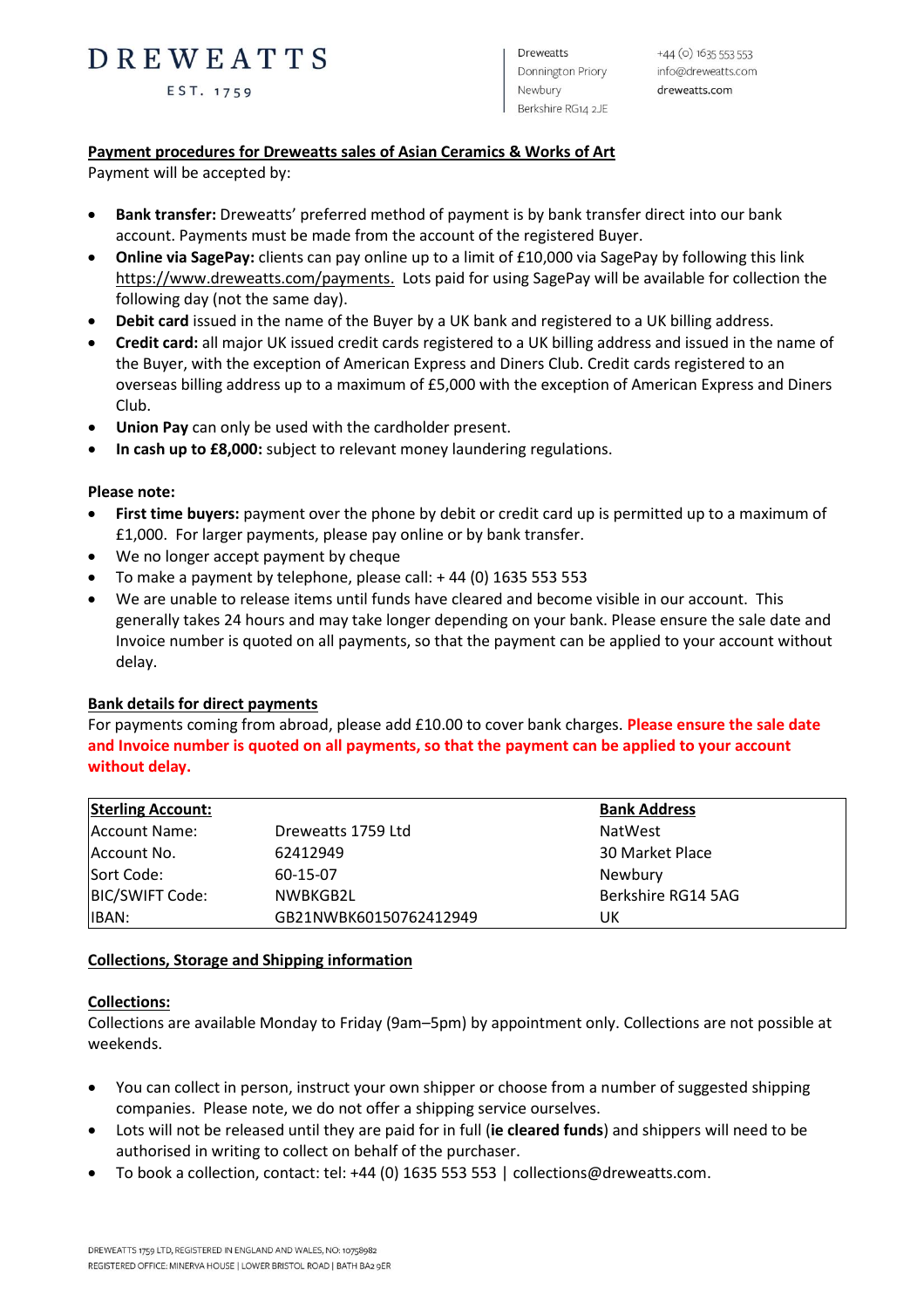## DREWEATTS

EST. 1759

**Dreweatts** Donnington Priory Newbury Berkshire RG14 2JE

+44 (0) 1635 553 553 info@dreweatts.com dreweatts.com

#### **Storage:**

Due to a busy schedule of sales at Donnington Priory, we are unable to store sold items at the saleroom. **All items not collected within four working days of the sale (by 4pm) will be automatically removed to commercial storage and subject to a storage charge** of £20 (plus VAT) per lot and to a further storage charge of £2 (plus VAT) per lot per part or full day thereafter. Please note for large consignments there may be additional charges. These charges will be the sole liability of the purchaser and will be billed directly to them by Vangaroo Ltd (Andover).

On payment of all sales and storage costs, items will be available for collection by appointment from Vangaroo Ltd (Andover): tel: + 44 (0) 1264 586566 | email: office@vangaroo.co.uk. These charges are set by Vangaroo Ltd (Andover); we recommend that you contact them directly regarding queries relating to these charges and other questions relating to storage. Staff at the saleroom will be unable to answer questions relating to items that have been removed from the saleroom.

#### **Shipping**

We do not offer a packing service ourselves, but we give below details of companies who would be happy to give you a quote for the despatch of your items. Please note that lots will not be released until they are paid for in full, and the cost of shipping/despatch is payable direct to the company concerned. **Please note that we will need your prior authorisation before we release goods to any packer / shipper.** We regret that, as we have no packing facilities, we are not able to pack your lots for your own shipper or carrier to collect, so if you intend to arrange your own transport, please can you make sure that the firm you employ understands that they will also need to pack.

#### **VAT liabilities for overseas buyers**

Following the UK's exit from the European Union, private overseas buyers can only receive goods free of VAT/have the VAT amount refunded if Dreweatts acts as exporter in relation to the sale and arranges for the transport of the goods. If you would like us to arrange for the export and delivery of the goods there will be an admin fee of £100 plus the shipping cost. If you arrange for the goods to be picked up/delivered to you directly we will charge UK VAT at the appropriate rate and no refund will be available. Please note that if we export the goods to you, you will be responsible for completing the importation procedures as well as the payment of any relevant duty/VAT payable on importation into your country.

Business buyers are not affected by this change where the purchase has been made in the business or trading name and a VAT refund will be available on proof of export.

### **PLEASE SEE NEXT PAGE FOR A LIST OF SHIPPERS**